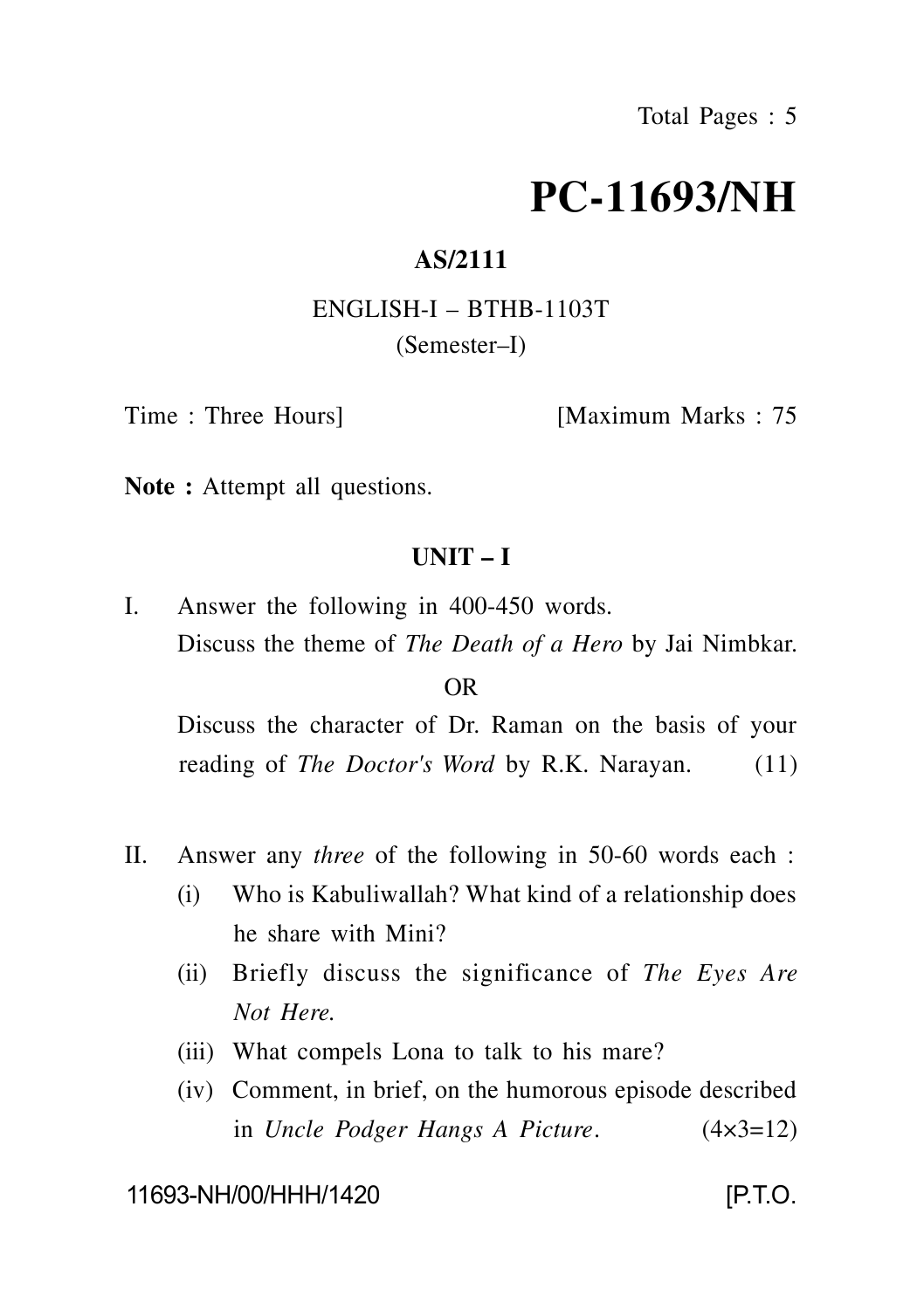#### **UNIT – II**

III. (i) Translate the following in English.

**UNIT – II<br>Translate the following in English.<br>ਜੋ ਆਪਣੀ ਮਾਂ-ਬੋਲੀ ਨੂੰ ਪਿਆਰ ਕਰਦੇ ਹਨ, ਉਹ ਹਰ ਕਿਸੇ<br>ਦੀ ਮਾਂ-ਬੋਲੀ ਦਾ ਸਤਿਕਾਰ ਕਰਦੇ ਹਨ। ਇੱਕ ਵਾਰ ਮੈਨੂੰ ਇੱਕ<br>ਜੋ ਅੱਠ ਮਲਕਾਂ ਦੇ ਪਤੀਤਿਸ਼ਾ ਦੇ ਸ਼ਾਹਮਣੇ ਬੋਲਣ ਦਾ ਮੌਕਾ** Translate the following in English.<br>ਜੋ ਆਪਣੀ ਮਾਂ-ਬੋਲੀ ਨੂੰ ਪਿਆਰ ਕਰਦੇ ਹਨ, ਉਹ ਹਰ ਕਿਸੇ<br>ਦੀ ਮਾਂ-ਬੋਲੀ ਦਾ ਸਤਿਕਾਰ ਕਰਦੇ ਹਨ। ਇੱਕ ਵਾਰ ਮੈਨੂੰ ਇੱਕ<br>ਸੌ ਅੱਠ ਮੁਲਕਾਂ ਦੇ ਪ੍ਰਤੀਨਿਧਾ ਦੇ ਸਾਹਮਣੇ ਬੋਲਣ ਦਾ ਮੌਕਾ<br>ਪਿਲਿਆ। ਇਹ ਪੌਕਾ ਪੈਨੂੰ ਆਸਟਰੀਆ ਦੀ ਰਾਹਾਸਨੀ ਸਜ਼ਸ਼ਜ਼ਜ਼ਦ ਜਦ ਸਹਿਲਾਜ਼ਦੂ ਜਾ ਸੁਸ਼ਤਸ਼ਜ਼<br>ਜੋ ਆਪਣੀ ਮਾਂ-ਬੋਲੀ ਨੂੰ ਪਿਆਰ ਕਰਦੇ ਹਨ, ਉਹ ਹਰ ਕਿਸੇ<br>ਦੀ ਮਾਂ-ਬੋਲੀ ਦਾ ਸਤਿਕਾਰ ਕਰਦੇ ਹਨ। ਇੱਕ ਵਾਰ ਮੈਨੂੰ ਇੱਕ<br>ਸੌ ਅੱਠ ਮੁਲਕਾਂ ਦੇ ਪ੍ਰਤੀਨਿਧਾ ਦੇ ਸਾਹਮਣੇ ਬੋਲਣ ਦਾ ਮੌਕਾ<br>ਮਿਲਿਆ। ਇਹ ਮੌਕਾ ਮੈਨੂੰ ਆਸਟਰੀਆ ਦੀ ਰਾਜਧਾਨੀ ਜੋ ਆਪਣੀ ਮਾਂ–ਬੋਲੀ ਨੂੰ ਪਿਆਰ ਕਰਦੇ ਹਨ, ਉਹ ਹਰ ਕਿਸੇ<br>ਦੀ ਮਾਂ–ਬੋਲੀ ਦਾ ਸਤਿਕਾਰ ਕਰਦੇ ਹਨ। ਇੱਕ ਵਾਰ ਮੈਨੂੰ ਇੱਕ<br>ਸੌ ਅੱਠ ਮੁਲਕਾਂ ਦੇ ਪ੍ਰਤੀਨਿਧਾ ਦੇ ਸਾਹਮਣੇ ਬੋਲਣ ਦਾ ਮੌਕਾ<br>ਮਿਲਿਆ। ਇਹ ਮੌਕਾ ਮੈਨੂੰ ਆਸਟਰੀਆ ਦੀ ਰਾਜਧਾਨੀ ਵਿਆਨਾ<br>ਵਿੱਖੇ ਮਿਲਿਆ ਸੀ। ਬੋਲਣ ਵਾਲੇ ਵਿਅਕ ਮਿਲਿਆ। ਇਹ ਮੌਕਾ ਮੈਨੂੰ ਆਸਟਰੀਆ ਦੀ ਰਾਜਧਾਨੀ ਵਿਆਨਾ<br>ਵਿੱਖੇ ਮਿਲਿਆ ਸੀ। ਬੋਲਣ ਵਾਲੇ ਵਿਅਕਤੀ ਦੇ ਭਾਸ਼ਣ ਦਾ<br>ਅਨੁਵਾਦ ਵੱਖ-ਵੱਖ ਭਾਸ਼ਾਵਾਂ ਵਿੱਚ ਹੋਣਾ ਹੁੰਦਾ ਸੀ। ਅਨੁਵਾਦ<br>ਕਰਨ ਵਾਲਿਆ ਤੇ ਬੜਾ ਭਾਰ ਸੀ। ਜਦੋਂ ਮੈਂ ਸਟੇਜ ਉੱਤੇ ਗਿਆ ਸ ਅਤੇ ਸੁਲਕਾਂ ਦੇ ਪ੍ਰਤਜਨਾਰਾਂ ਦੇ ਸਾਹਮਣ ਬਲਣ ਦਾ ਸਕਾਂ<br>ਮਿਲਿਆ। ਇਹ ਮੌਕਾ ਮੈਨੂੰ ਆਸਟਰੀਆ ਦੀ ਰਾਜਧਾਨੀ ਵਿਆਨਾ<br>ਵਿੱਖੇ ਮਿਲਿਆ ਸੀ। ਬੋਲਣ ਵਾਲੇ ਵਿਅਕਤੀ ਦੇ ਭਾਸ਼ਣ ਦਾ<br>ਅਨੁਵਾਦ ਵੱਖ–ਵੱਖ ਭਾਸ਼ਾਵਾਂ ਵਿੱਚ ਹੋਣਾ ਹੁੰਦਾ ਸੀ। ਅਨੁਵਾਦ<br>ਕਰਨ ਵਾਲਿਆ ਤੇ ਬੜਾ ਭਾਰ ਸੀ। ਜਦੋਂ ਮ ਸਿਲਿਆ ਸਿਰ ਸਕ ਸੋਹੂ ਆਸਟਰਾਂਆਂ ਦਾ ਰਾਜਧਾਨੀ ਵਿਅਤਾਂ<br>ਵਿੱਖੇ ਮਿਲਿਆ ਸੀ। ਬੋਲਣ ਵਾਲੇ ਵਿਅਕਤੀ ਦੇ ਭਾਸ਼ਣ ਦਾ<br>ਅਨੁਵਾਦ ਵੱਖ-ਵੱਖ ਭਾਸ਼ਾਵਾਂ ਵਿੱਚ ਹੋਣਾ ਹੁੰਦਾ ਸੀ। ਅਨੁਵਾਦ<br>ਕਰਨ ਵਾਲਿਆ ਤੇ ਬੜਾ ਭਾਰ ਸੀ। ਜਦੋਂ ਮੈਂ ਸਟੇਜ ਉੱਤੇ ਗਿਆ<br>ਤੇ ਮੈਂ ਕਿਹਾ ਮੈਂ ਤਾਂ ਅੰਗ੍ਰੇਜ਼ੀ ਵ ਵਿਧ ਸਿਲਿਆ ਸਿੰਮ ਬੋਲੈਣ ਵਾਲ ਵਿਅਕਤੀ ਦ ਭਾਸ਼ਣ ਦਾ<br>ਅਨੁਵਾਦ ਵੱਖ-ਵੱਖ ਭਾਸ਼ਾਵਾਂ ਵਿੱਚ ਹੋਣਾ ਹੁੰਦਾ ਸੀ। ਅਨੁਵਾਦ<br>ਕਰਨ ਵਾਲਿਆ ਤੇ ਬੜਾ ਭਾਰ ਸੀ। ਜਦੋਂ ਮੈਂ ਸਟੇਜ ਉੱਤੇ ਗਿਆ<br>ਤੇ ਮੈਂ ਕਿਹਾ ਮੈਂ ਤਾਂ ਅੰਗ੍ਰੇਜ਼ੀ ਵਿੱਚ ਹੀ ਬੋਲ ਦਿਆਂਗਾ। ਇਸ ਤੇ<br>ਅੰਗ੍ਰੇਜ਼ ਸਰੋਤਿਆਂ ਨੇ ਤਾ ਅਨੁਵਾਦ ਵਧ=ਵਧ ਭਾਸ਼ਾਵਾਂ ਵਿਚ ਹੋਣਾਂ ਹੁੰਦਾ ਸੀ। ਅਨੁਵਾਦ<br>ਕਰਨ ਵਾਲਿਆ ਤੇ ਬੜਾ ਭਾਰ ਸੀ। ਜਦੋਂ ਮੈਂ ਸਟੇਜ ਉੱਤੇ ਗਿਆ<br>ਤੇ ਮੈਂ ਕਿਹਾ ਮੈਂ ਤਾਂ ਅੰਗ੍ਰੇਜ਼ੀ ਵਿੱਚ ਹੀ ਬੋਲ ਦਿਆਂਗਾ। ਇਸ ਤੇ<br>ਅੰਗ੍ਰੇਜ਼ ਸਰੋਤਿਆਂ ਨੇ ਤਾਲੀਆਂ ਵਜਾਈਆਂ। ਪਰੰਤੁ ਮੈਂ ਆਪਣੀ<br>ਦਲੀਲ ਆਪਣੀ ਮਾਂ-ਬੋਲ ਕਰਨ ਵਾਲਿਆ ਤ ਬੜਾ ਭਾਰ ਸੀ। ਜਦ ਸ ਸਟਜ ਚੁੱਤ ਜਗਲਾ<br>ਤੇ ਮੈਂ ਕਿਹਾ ਮੈਂ ਤਾਂ ਅੰਗ੍ਰੇਜ਼ੀ ਵਿੱਚ ਹੀ ਬੋਲ ਦਿਆਂਗਾ। ਇਸ ਤੇ<br>ਅੰਗ੍ਰੇਜ਼ ਸਰੋਤਿਆਂ ਨੇ ਤਾਲੀਆਂ ਵਜਾਈਆਂ। ਪਰੰਤੁ ਮੈਂ ਆਪਣੀ<br>ਦਲੀਲ ਆਪਣੀ ਮਾਂ-ਬੋਲੀ ਵਿੱਚ ਆਖਰੀ ਵਾਕ ਬੋਲ ਕੇ ਖ਼ਤਮ<br>ਕੀਤੀ। ਇਸ ਤੇ ਸਾਰੇ ਸਰੋਤੇ ਬਹੁ ਤ ਸਾਕਿਰਾਂ ਸਾਂ ਤਾਂ ਅਗ੍ਰੇਜ਼। ਵਿੱਚ ਹੀ ਬੋਲ ਦਿਆਗਾ। ਇਸ ਤੇ<br>ਅੰਗ੍ਰੇਜ਼ ਸਰੋਤਿਆਂ ਨੇ ਤਾਲੀਆਂ ਵਜਾਈਆਂ। ਪਰੰਤੁ ਮੈਂ ਆਪਣੀ<br>ਦਲੀਲ ਆਪਣੀ ਮਾਂ-ਬੋਲੀ ਵਿੱਚ ਆਖਰੀ ਵਾਕ ਬੋਲ ਕੇ ਖ਼ਤਮ<br>ਕੀਤੀ। ਇਸ ਤੇ ਸਾਰੇ ਸਰੋਤੇ ਬਹੁਤ ਖ਼ੁਸ ਹੋਏ ਅਤੇ ਉਨ੍ਹਾਂ ਨੇ ਖੜ੍ਹੇ<br>ਹੋਕੇ ਮੈਨੂੰ ਬਹੁਤ ਅਗ੍ਰੇਜ਼ ਸੋਗਤਆ ਨੇ ਤਾਲੀਆਂ ਵਜਾਗਾਂਜ ਖੋਰਤੁ ਸ ਆਖਣੀ<br>ਦਲੀਲ ਆਪਣੀ ਮਾਂ-ਬੋਲੀ ਵਿੱਚ ਆਖਰੀ ਵਾਕ ਬੋਲ ਕੇ ਖ਼ਤਮ<br>ਕੀਤੀ। ਇਸ ਤੇ ਸਾਰੇ ਸਰੋਤੇ ਬਹੁਤ ਖ਼ੁਸ ਹੋਏ ਅਤੇ ਉਨ੍ਹਾਂ ਨੇ ਖੜ੍ਹੇ<br>ਹੋਕੇ ਮੈਨੂੰ ਬਹੁਤ ਸਤਿਕਾਰ ਕਿੱਤਾ ਅਤੇ ਕਈਆਂ ਨੇ ਤਾਂ ਮੇਰੇ<br>ਦਸਖ਼ੱਤ ਵੀ ਲਏ। ਦਲਾਲ ਆਪਣਾ ਸਾ-ਬਲਾ ਵਿਚ ਆਪਰਾ ਵਾਕ ਬਲ ਕ ਪਤਸ<br>ਕੀਤੀ। ਇਸ ਤੇ ਸਾਰੇ ਸਰੋਤੇ ਬਹੁਤ ਖ਼ੁਸ ਹੋਏ ਅਤੇ ਉਨ੍ਹਾਂ ਨੇ ਖੜ੍ਹੇ<br>ਹੋਕੇ ਮੈਨੂੰ ਬਹੁਤ ਸਤਿਕਾਰ ਕਿੱਤਾ ਅਤੇ ਕਈਆਂ ਨੇ ਤਾਂ ਮੇਰੇ<br>ਦਸਖ਼ੱਤ ਵੀ ਲਏ। (10)<br>Give the meanings of any *six* of the following and use

(ii) Give the meanings of any *six* of the following and use them (the given words) in sentences of your own. Grin, Porters, Enosmity, Altercation, Hinder, Bustle, Curt, Sizzled.  $(6 \times 2=12)$ 

#### **UNIT – III**

IV. Answer the following in 30-40 words each.

(i) Why is the Kabuliwallah sent to Jail? 11693-NH/00/HHH/1420 2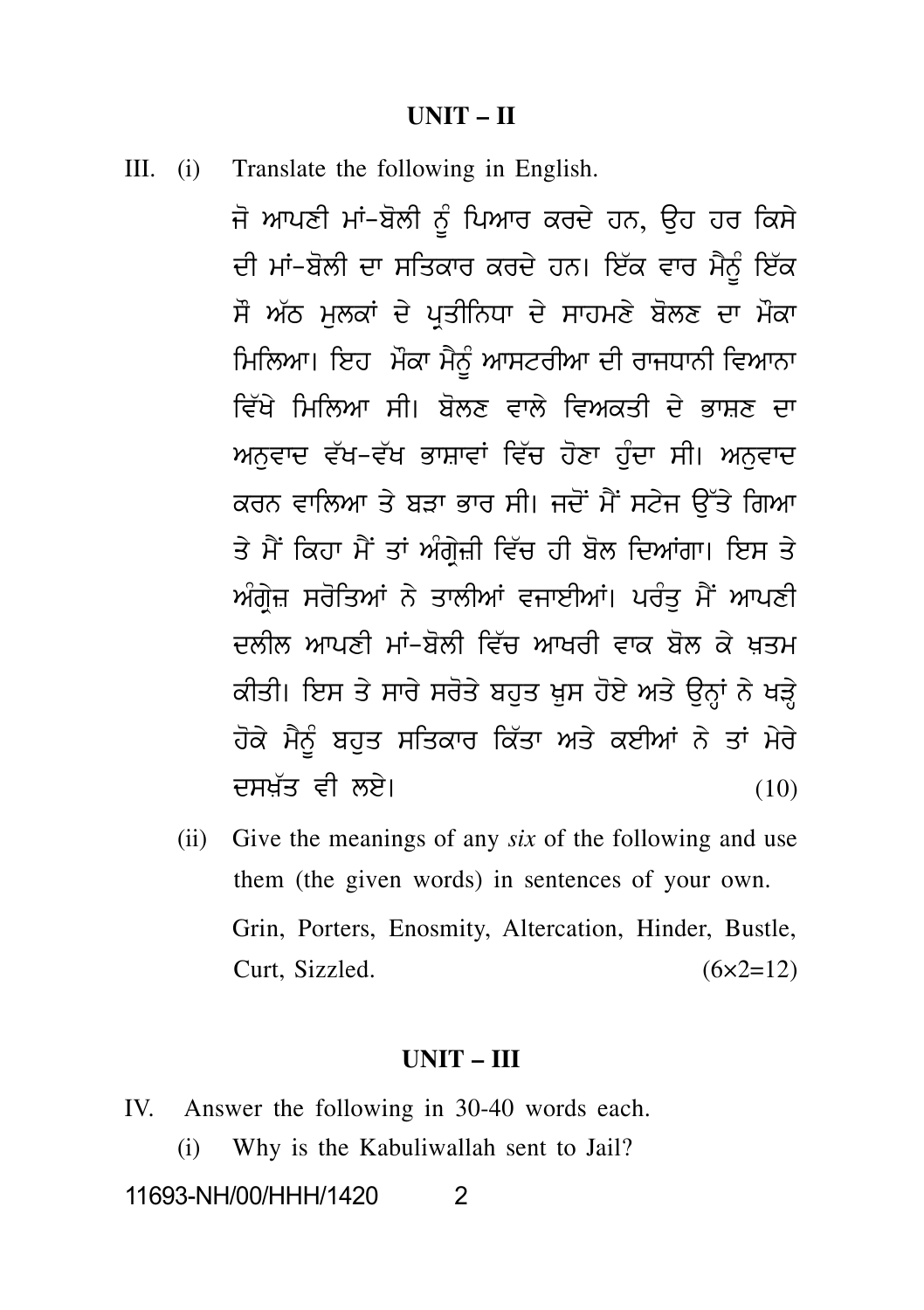- (ii) Do you agree with ending of *The Death of A Hero* or not?
- (iii) How do the three young men treat Lona when he tries to share his grief with them?
- (iv) What kind of reputation did Dr. Raman have?

 $(4 \times 2 = 8)$ 

- V. (I) Answer any 12 of the following as directed :
	- (i) The World ................. (Change). Things never stay the same. (Put the given verb in the correct form)
	- (ii) I must go now. It gets now. (Use the underlined word in the correct tense)
	- (iii) Air ................. (consist) mainly of nitrogen and oxygen. (Put in the given verb in Present Simple or Present continuous Tense)
	- (iv) Tom has ................. out. He'll be back in an hour. (Put in 'been/gone').
	- (v) You meet a friend in the street. His face and hands are very dirty. What would you ask him? Make a question using (What/you/do) in the appropriate tense.
	- (vi) I like your house. How long are you living there? (Correct the underlined verb form, if necessary)
	- (vii) Jane is away. She's been away ............................ Friday. (Put in 'for/since')

(viii)(It/cold/last week). It........................................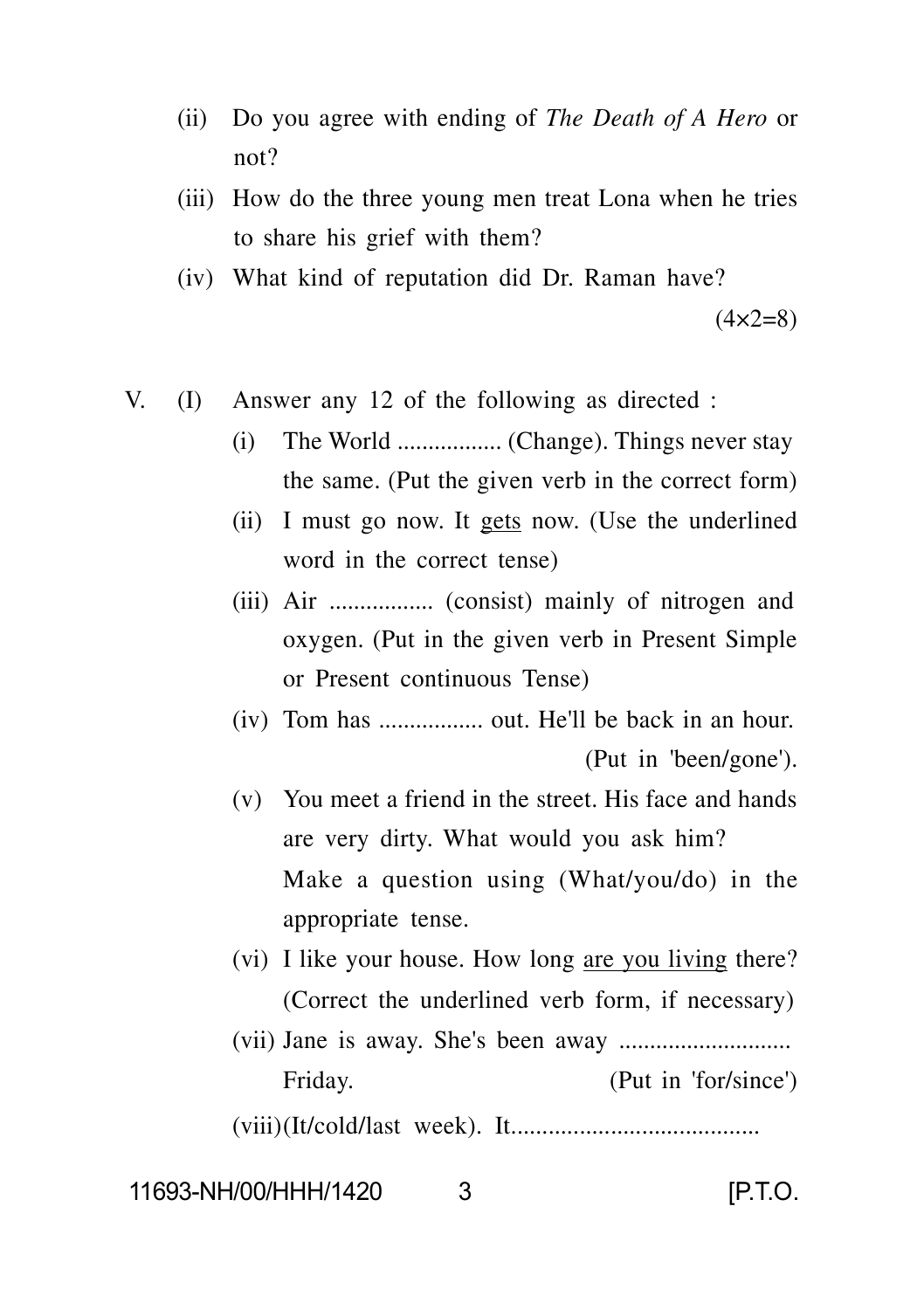(Make a sentence with the given words in Present Simple or Present Perfect Tense)

- (ix) I need a stamp for this letter. ......................... one? (a) Do you have (b) Are you having (c) Have you getting.
- (x) I've got some incredible news! You .................. believe it. (Put in 'will/won't').
- (xi) She must apologise to me first. I won't speak to her until then.

................... until .......................

(Make one sentence from the given two)

- (xii) ................................. I don't see you tomorrow, when will I see you again? (Put in 'when/if')
- (xiii) I don't like some violence. (Correct the sentence)
- (xiv) I don't drink tea/the tea. I don't like it.

(Tick the correct option)

(xv) Tourism is the main industry in the region.

(Make a new sentence beginning with the underlined words)  $(12\times1=12)$ 

- (II) Do the following as directed :
	- (i) ..................... (1/get) hungry. let's go and have something to eat. (Put in the words in the correct tense).
	- (ii) Where a*re you coming/do you come* from? Are you American? (Tick the correct option)

11693-NH/00/HHH/1420 4